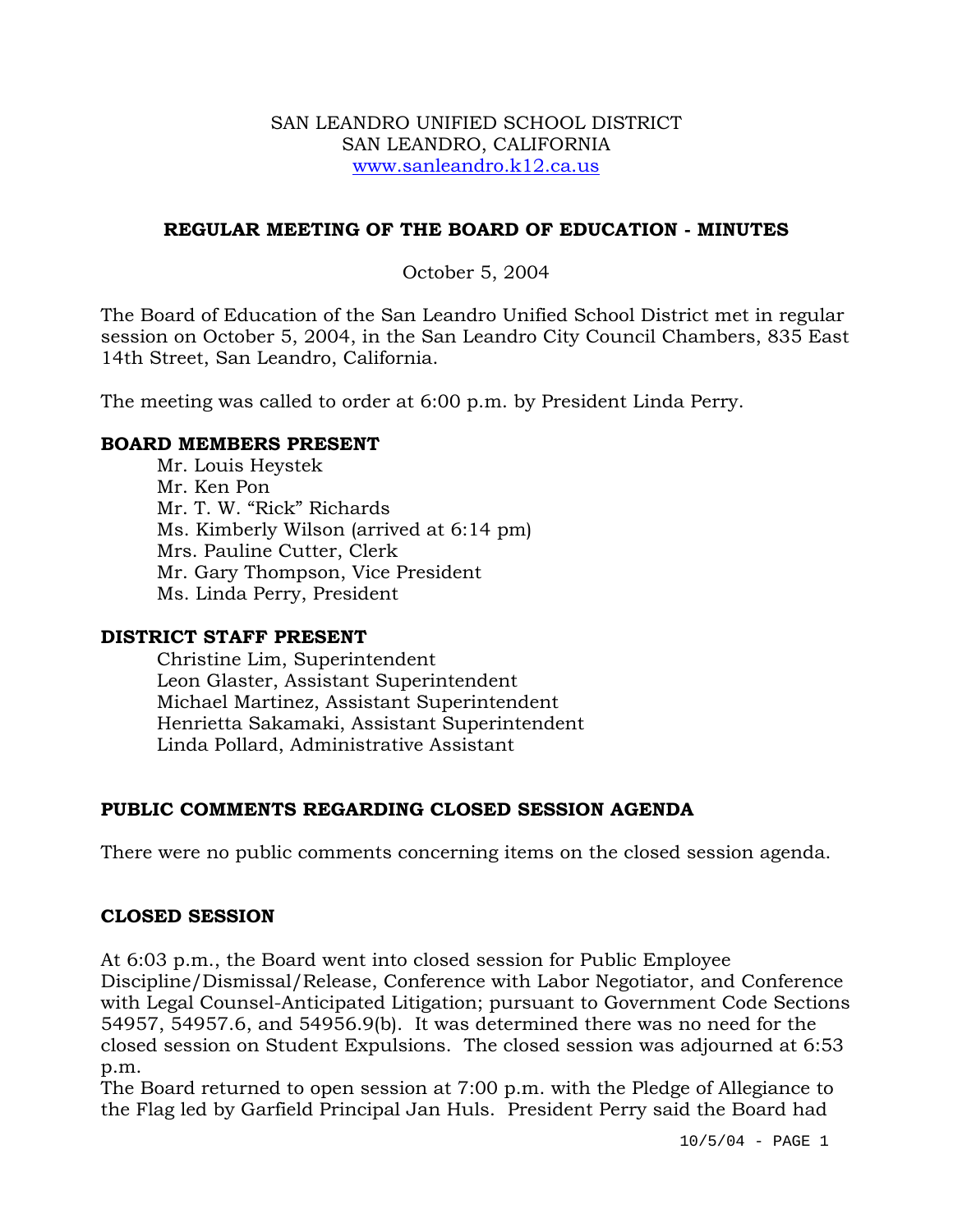been in closed session and on a motion by Mrs Cutter and seconded by Mr.Pon, the Board accepted the Teamsters' grievance resolution by a 6-1 vote, with Mr. Heystek voting no.

## **APPROVAL OF AGENDA**

On a motion made by Mrs. Cutter and seconded by Mr. Richards, the Board unanimously approved the agenda for the regular meeting of October 5, 2004 by a 7-0 vote.

**REPORTS** Student Representatives' Reports – San Leandro High School student representatives, MacKenzie Jones and Pariss Sykes updated the Board on student activities including, School Site Council meeting; P.C.T. early dismissal where staff will be working on equity issues; PSAT seminar; United Parents meeting; Students of the Month: Karissa McIntosh and Carol Chiu; Teachers of the Month: Duy Nguyan and Jerome Manos; National DECA week; Spirit Week class assemblies and rally Friday; November 12 and everyone is invited; Senior class "Boomers Night"; football game; and Congratulations to Colin Hawley Snow, Laura Chun, Henry Ching on being commended by the National Merit Scholars program.

## **PRESENTATIONS**

∗ Randy Scianna of Tax Deferred Services (TDS) presented information regarding the new 457 Tax Shelter Annuity (TSA) Plan.

He said that the 457 Plan is a brand new savings plan recently approved by the State of California. The plan allows an employee at any age, upon separation from service, to take their retirement money without any federal or state tax penalties. For the very first time was a retirement program that is perfect for public education in the sense that it allows the employee to have control of their money for emergency purposes.

He explained that Tax Deferred Services is an exclusive plan administrator, not a vendor, which services approximately 400 schools districts in California and is the #1 largest provider of 457 Plans in the state. This plan is endorsed by the California School Board Association (CSBA) and designed to eliminate a liability and provide the employee unlimited choices to where they invest their money. Because TDS is not a vendor and the plan is not commission driven, it is a powerful benefit program for the employees. All TDS employees provide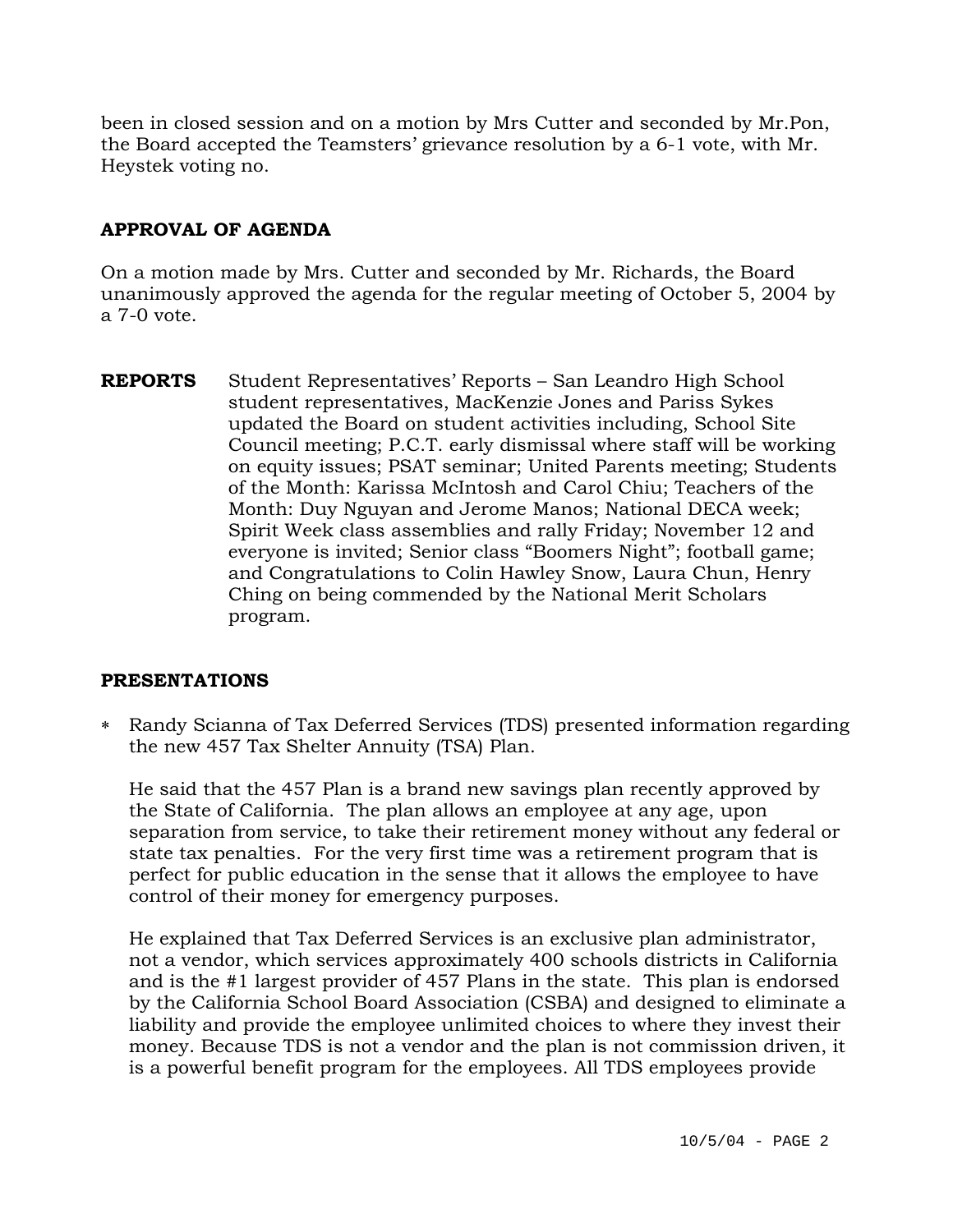free consultations on planning for retirement and life events, and will meet with employees at their work site, home or at the resource center.

Ms. Perry asked what the process was for an employee of the District to make the connection and what services TDS provides. Mr. Scianna said that in comparison to 403B, IRAs and 401Ks, the 451 Plan accounts are owned by the District. An introduction mailer is sent out notifying the employees that there are new laws in effect and letting them know the benefits of the 457 Plan. When the employee responds, TDS will make contact on a voluntary basis, and with the Districts' and unions' permission, put on a short seven minute lunch presentation at the individual's site. The unions will then promote the plan to their respective organizations and personnel.

Mr. Heystek asked if the Finance Committee had reviewed this, and if there was a contract or document solidifying the District's relationship with TDS.

Ms. Perry said that the Finance Committee had looked at the information and was recommending Board approval at tonight's meeting.

Mr. Scianna said that CSBA does not allow any long term contracts, so there is an agreement that states that the District has total control over all information, lays out the guidelines, and that the agreement can be terminated at any time at the District's discretion.

Mr. Richards said that it was important to know that this is an employee controlled program. The employee determines where the money is invested, not TDS. Mr. Scianna added that all services are available on-line where representatives will guide the employee through the maize of information when they open up an account.

Mr. Thompson asked if a minimum number of employees were needed to participate. Mr. Scianna said that there was not, but he has found that other district's have had anywhere from 35-40% participation rate, and more people are putting their money into this plan.

Mrs. Cutter added that this is for all employees and it's an encumbered account, so we do not have to maintain a reserve.

Ms. Perry concluded that the flexibility sounds wonderful and this would be an agenda item later on.

∗ Assistant Superintendent Henrietta Sakamaki; Ruta Krusa, Coordinator of Curriculum and Instruction; Title I Principals, Jan Huls and Raul Ramirez; and Literacy Specialists, Fabiola Fernandez and Diane Sargent, explained the goals and described the Title I literacy coaching model program.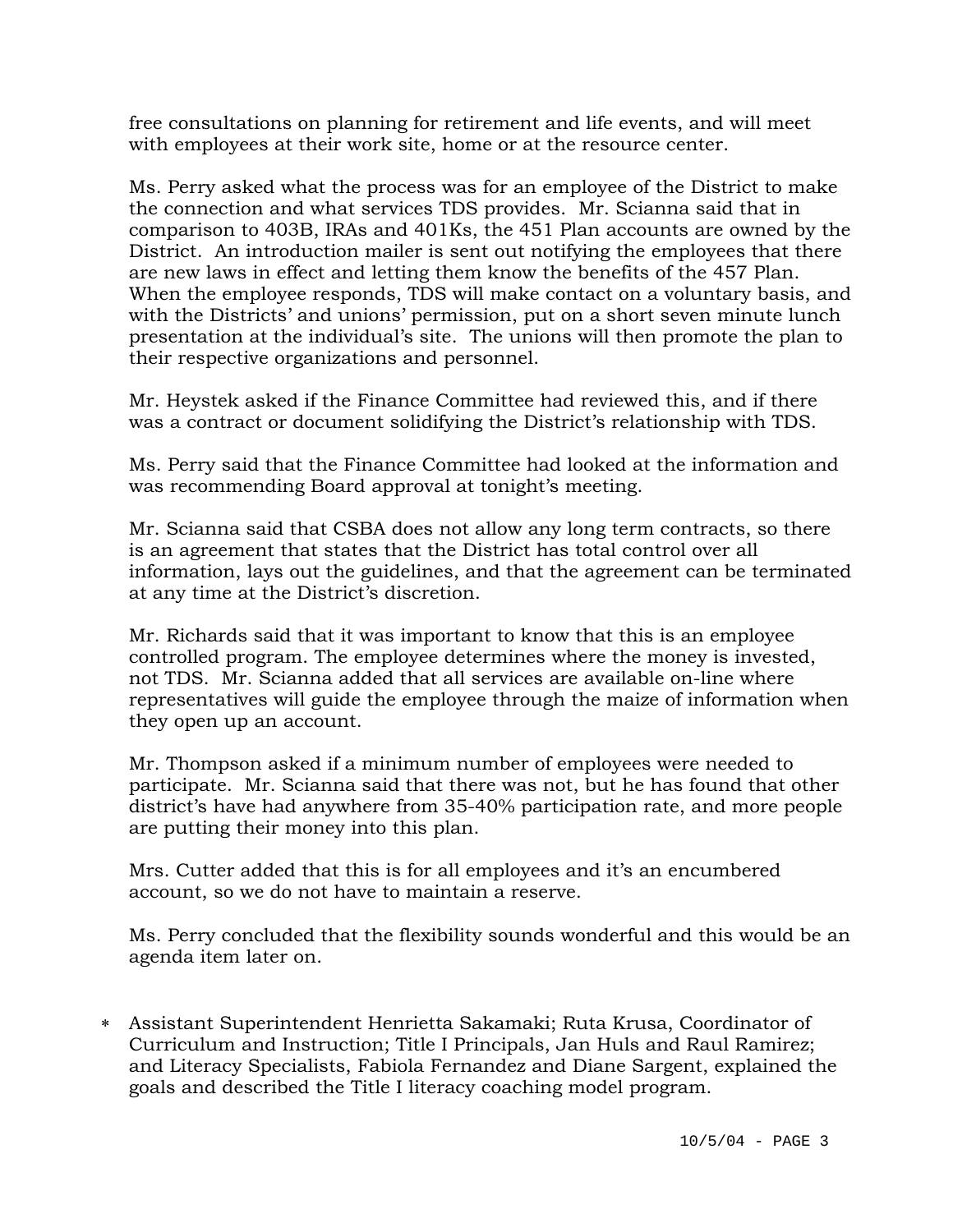Ms. Sakamaki announced who the following principals and literacy specialists were at the five Title I schools, where a targeted assisted instructional program is being provided:

| School     | Principal      | Literacy Specialist              |
|------------|----------------|----------------------------------|
| Garfield   | Jan Huls       | Debbie Shinoda                   |
| Jefferson  | Larry Johnson  | Diane Sargent                    |
| McKinley   | Ed Winchester  | Mari Ulrich, Dana Gotlieb        |
| Washington | Elvia Texieira | Unfilled vacancy                 |
| Wilson     | Raul Ramirez   | Fabiola Fernandez                |
|            |                | Tracy Lewis, Title I Coordinator |

Ms. Sakamaki explained that with the old Title I program the instructional focus was on supplementary intervention for students who struggled with reading; the new program has the same goal with improved reading and academic achievement for all students. Three critical features of the new process include: 1) highly qualified teachers, 2) instructional strategies and programs used to teach reading should be researched based; and 3) efficient informal assessment techniques should inform instruction and assist teachers in monitoring the progress of each student.

Ruta Krusa, Coordinator for the program, said that Educational Services is assisting principals at the Title I schools in guiding the work of the literacy specialists in several ways by providing the tools to be effective coaches; indepth content staff development; discussing their work monthly; and focusing on English learners. Based on the Joyce and Showers research, support for the teachers include theory, demonstrations, practice opportunities, feedbackassistance; and in-class coaching-collaboration.

Garfield Principal Jan Huls wrote, "*If you watch someone dance, you enjoy it for the duration of the dance*. *If you learn to dance yourself, you will dance for a lifetime,"* and with the support of Educational Services, there is a coaching model that does just that. She said that the literacy coaching model is composed of coaching, coordinating, and connecting with children. At Garfield, the literacy specialist have been doing this "divine dance" for five years by reading research together and applying what they've learned to the classroom.

As coaches, literacy specialists collaborate with the teachers to design lesson plans, review student work and assessment, discuss materials and instruction, and release teachers for peer observations. As a model they demonstrate lessons that are developed from these coaching sessions and then receive feedback.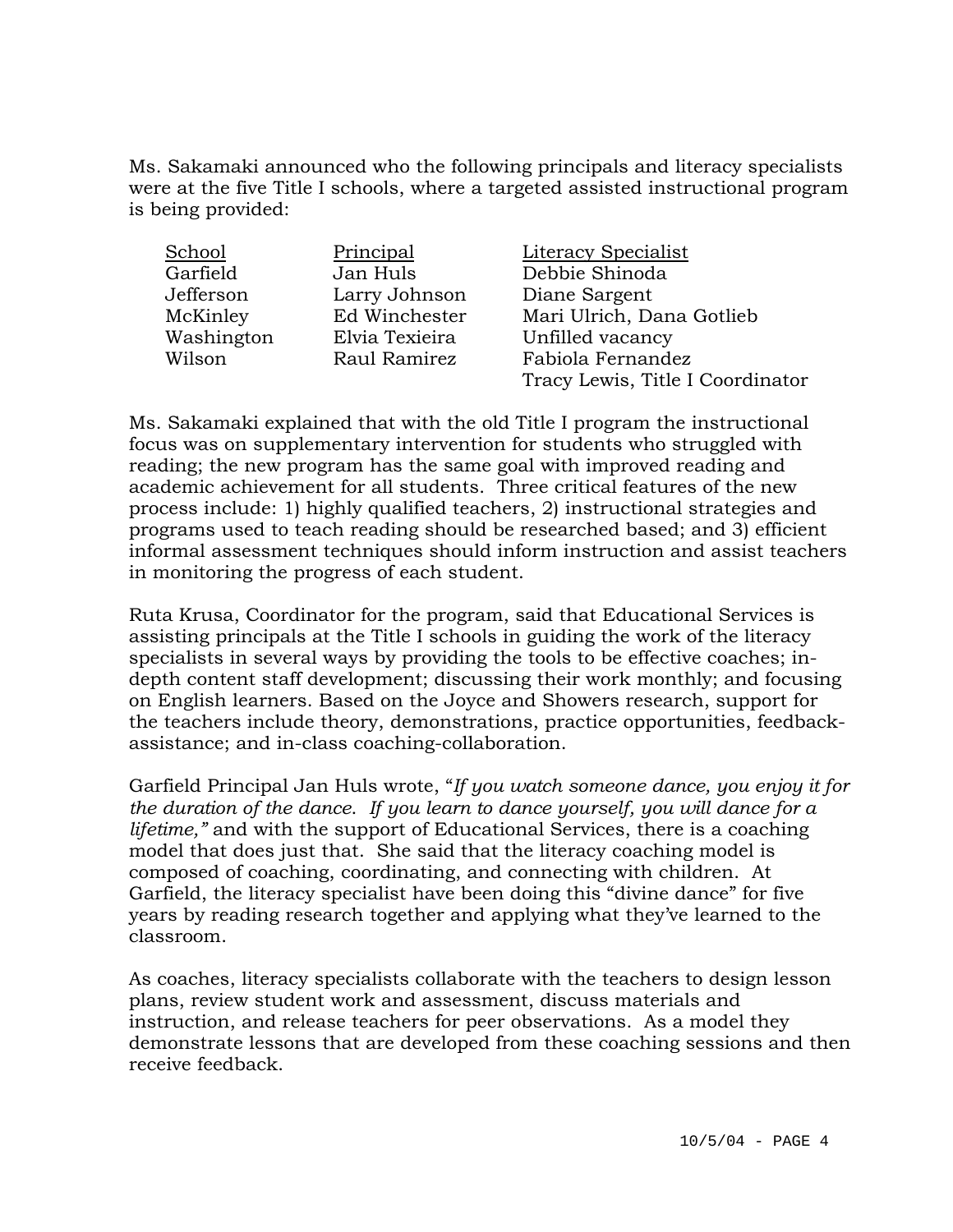Ms. Huls added that the purpose of the coaching model is to develop the teaching skills of everyone so that intervention is woven into daily instruction in all classrooms. She feels that this districtwide model is the most promising answer to the struggles of our low performing students, so "Let's DANCE"!

Raul Ramirez, principal at Wilson, said this is very exciting. With the increase of students from very diverse backgrounds, it is one of the District's challenges to help them develop their language skills in English, and with the help of Title I and the new coaching model, we should be able to do a better job helping our children through our teachers.

Mr. Ramirez said that the literacy coaching training is a focused approach to English language information by emphasizing how to link language instruction to reading instruction by assisting teachers to analyze concept and skill requirements of Houghton Mifflin lessons; provide strategies teachers can use to ensure that EL's learn literacy concepts and comprehension skills; offer strategies that assure students not only have comprehension skills, but are able to express them; provide ways to teach so that students not only learn the skill, but express what they are learning; illustrate differentiation of literacy components to address each of the five levels of English language development students; and offer tools for addressing vocabulary development which is the key for comprehension. The equalizer for our children, specifically those with other language backgrounds, is reading and comprehension skills. We need early outreach at the elementary level so that the more those children read and develop their vocabulary and comprehension skills, they will be able to reach the same levels as the other children.

Fabiola Fernandez shared some of the work that she is doing at Wilson as a peer coach. She has been able to establish a good rapport with the kindergarten teachers and it is their hope that Wilson kindergarteners will know 100% of their letters and sounds by November (50% is the District benchmark); coding and blending will begin in November and December in order to accelerate the learning so that the benchmarks will exceed the DRA level and the students will be able to write a paragraph by the end of kindergarten. Fabiola goes into the classrooms, models writing, and works on literacy centers. Wilson Elementary has created assessments so that the teachers can focus early on if students are struggling, and also contact the parent to keep them updated on the progress of their child.

At Jefferson, Literacy Specialist Diane Sargent explained that her job has four parts: reading intervention, literacy coaching, professional development on early release days, centering around reading instruction and standards-based instruction; and meeting and training together once a month with the literacy specialists which not only helps them to become better at what they do but to provide the consistency that they want to see.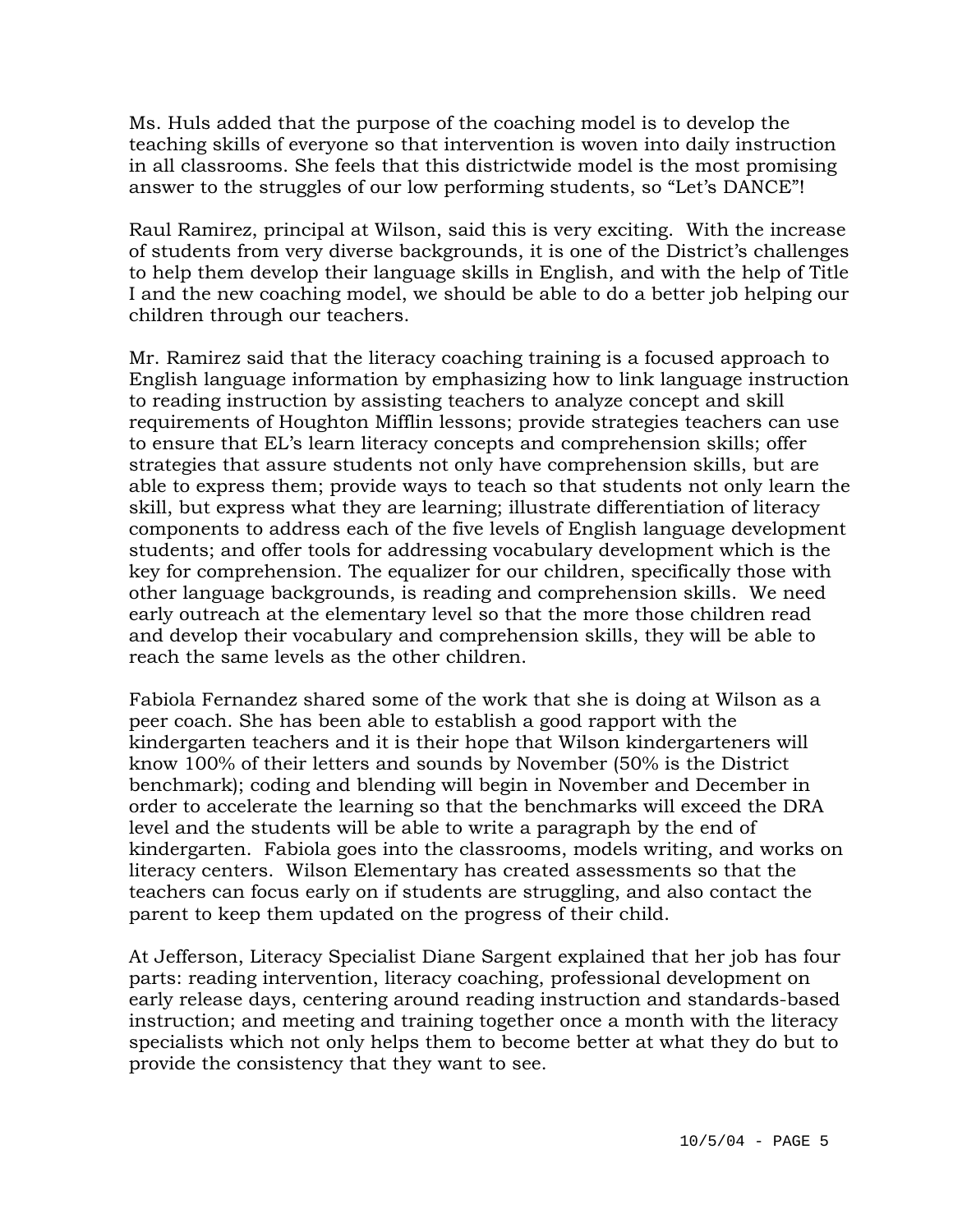Ms. Sakamaki said that this is a new model not only to the literacy specialists, but to the teachers they are working with and she complimented the specialists on being there for the teachers. She added that our Title I program is changing from working with students to working with the teachers and helping them to be better at what they do in the reading program. She is very pleased to work with such outstanding principals, with their support of their teachers, and our literacy specialists.

Ms. Perry said it was a very thorough presentation. She felt that investing in literacy has been one of the best things that the District has done and it's really paying off. She complimented all the principals and staff who addressed them tonight. "You are making our standards-based curriculum real by modeling and being there to say that this is the way we can reach that standard." We are all trying to close that achievement gap and differentiated instruction is so important particularly for our English language learners; on behalf of Board she thanked them for all that they do, to keep up the good work, and we'll be "dancing".

## **PUBLIC TESTIMONY ON NON-AGENDA ITEMS**

∗ Billy Campbell expressed his concern regarding the Boards' acceptance of the Teamsters' grievance that was discussed in closed session because he was under the impression that there were possible changes in wording and it would have to go back to the Teamster members for a vote. He commented on the 457 Annuity Plan; and also how pleased he was with the progress of the roof inspections at Madison school.

Ms. Perry asked the Superintendent if there were changes in what Mr. Campbell was referring to. Mr. Martinez said that he was referring to the proposed grievance settlement and issues around four hours, staff development, and closing the schools. Mr. Martinez said that he has been working with the business agent about those issues, looking at some possible alternatives, and was a little surprised by the reaction from the shop steward. Ms. Perry requested that Mr. Martinez and Mr. Campbell meet off line because action was taken to accept the proposed grievance and she would like a report back from the Superintendent.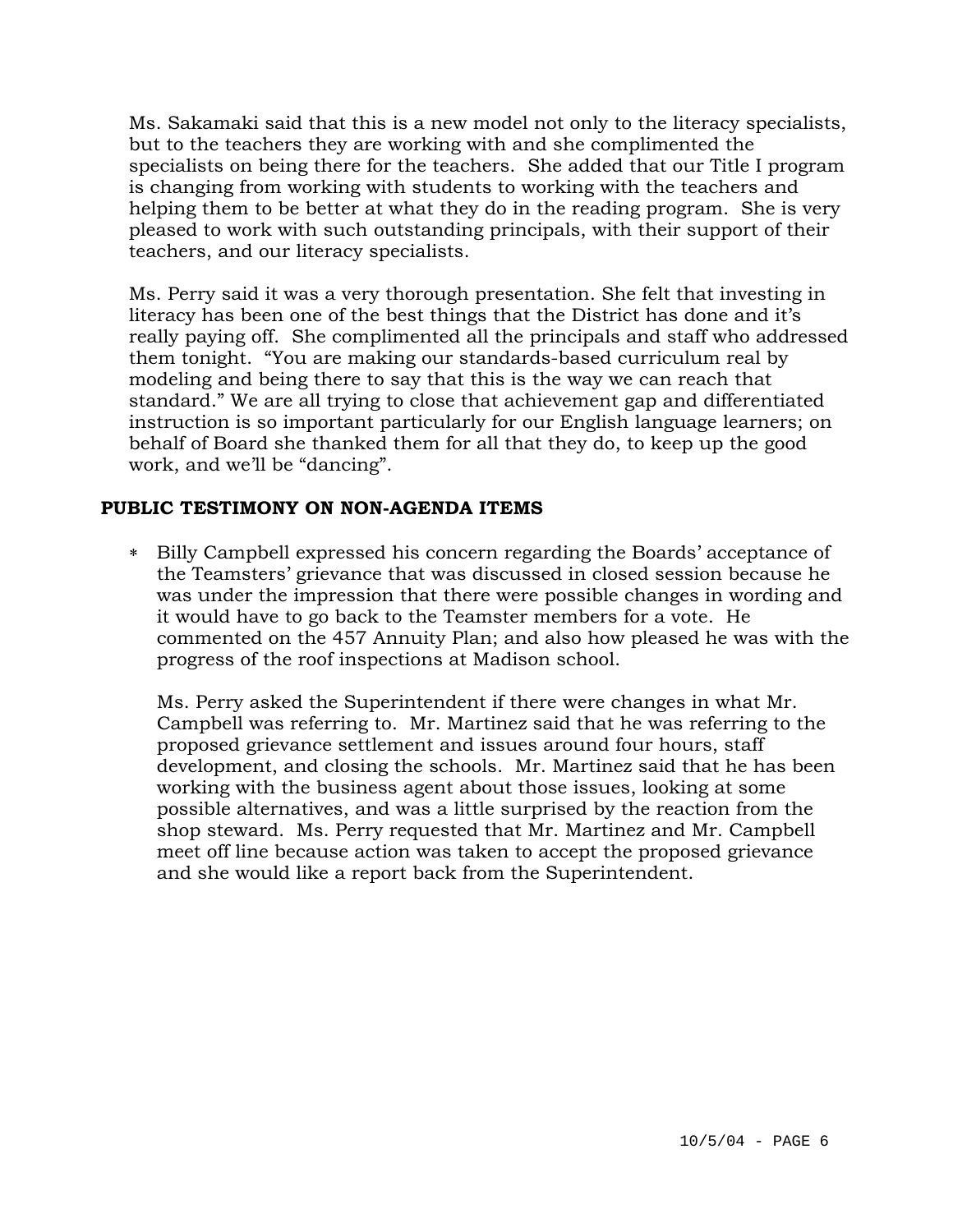### **PUBLIC HEARING**

• On a motion made by Mr. Richards and seconded by Mr. Thompson, the Board opened the public hearing on the San Leandro Teachers' Union initial proposal to the San Leandro Unified School District by a 7-0 vote.

No comments were received from the audience.

On a motion made by Mrs. Cutter and seconded by Mr. Thompson, the Board closed the public hearing by a 7-0 vote.

• On a motion made by Mr. Thompson and seconded by Mr. Pon, the Board opened the public hearing on the San Leandro Unified School District's initial proposal to the San Leandro Teachers' Association by a 7-0 vote.

No comments were received from the audience.

On a motion made by Mrs. Cutter and seconded by Mr. Pon, the Board closed the public hearing by a 7-0 vote.

### **REPORTS**

- 1) Correspondence Clerk Cutter noted receipt of an invitation from Alameda County Office of Education to the 2004-2005 Teachers of the Year Ceremony at Chabot College on October 6, at 6:00 pm. where Jefferson teacher Dale Lew is in the running for the honor; and a letter from Jane H. Lundquist, Bay Area Quality Management District informing the District that the application for the crematory on Timothy Drive had been withdrawn.
- 2) Superintendent's Report Superintendent Chris Lim announced that tomorrow is CBEDS day, where on that day, our demographic data for all staff and students is collected and then submitted to the state. This is a very important document and the District is hoping to have that completed by October 22. She reported on the success of Back to School at the high school. The parents were very happy and pleased with the school and the new administration. She thanked principal Amy Furtado and her staff for doing a great job! Ms. Lim added that "Teacher of the Year" is Oct. 6. Dale Lew's family and the "Jefferson family" will be there to support her; Thursday is the Back-to-School night for the middle schools at 7:00 pm; and the Superintendent's goals for 2004-2005 are ready and will be published in her San Leandro Times monthly article.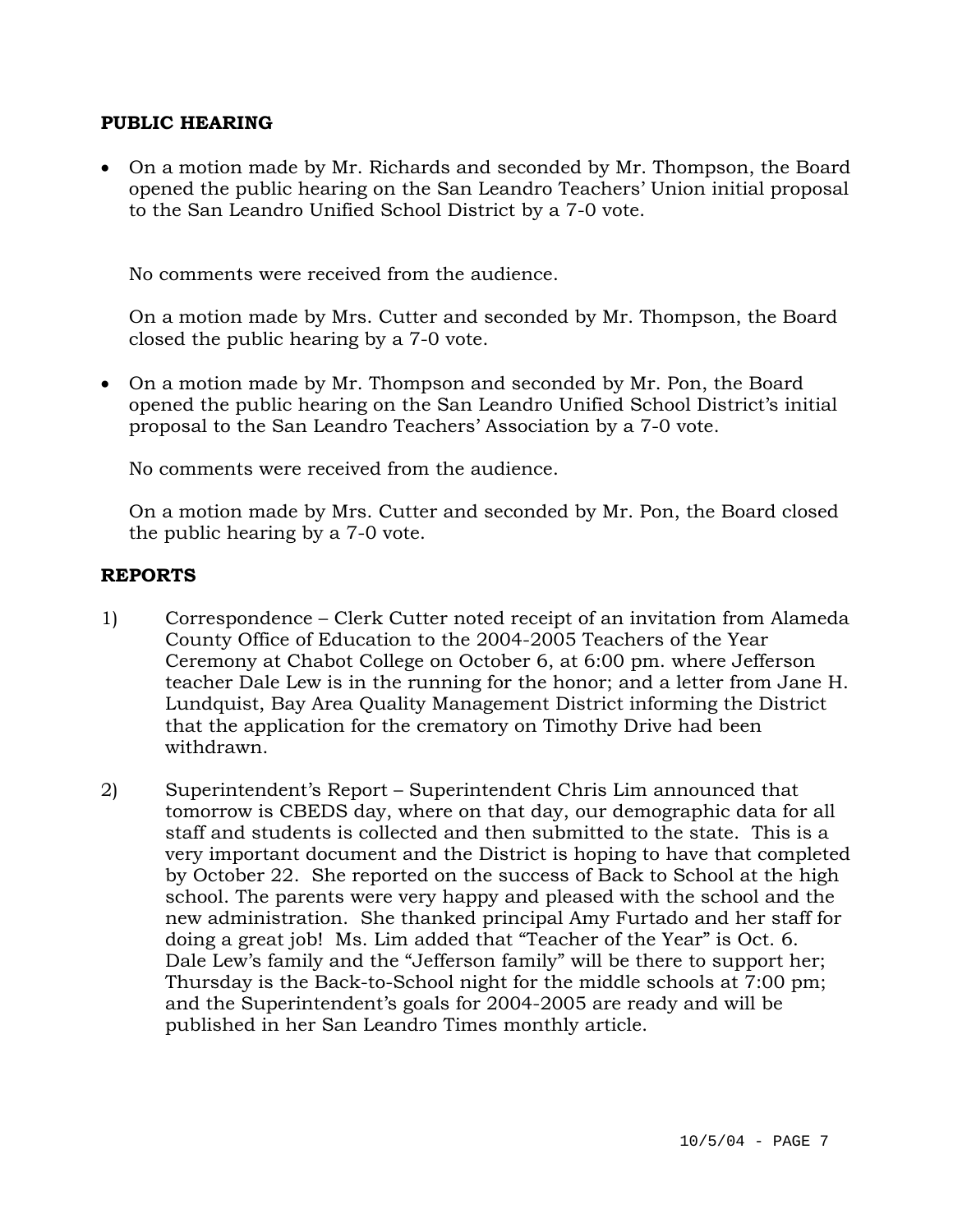- 3) Board Representatives' Reports
	- San Leandro Collaborative Mr. Heystek said the Executive Committee met on September 22 at the City Hall. They reviewed the restructuring proposal, which includes moving to a non profit status, and some restructuring of the executive and steering committees. The committee discussed sponsoring an annual event such as a forum or summit. Mr. Heystek thought that a Health and Wellness forum and faire in conjunction with the City's programs, that they are embarking on this year, informing the community on what is being done to take care of children, youth, and families, would be a great start. This committee would like to see a theme/topic addressed each year through educating the community, increasing awareness, and providing resources related to children, youth, and families. He added that since the suspension of the Cherry Festival for budgeting reasons, the Health and Wellness Faire may be in May with funding coming from resources not City related i.e. donations, and in-kind services, etc. The committee will also be looking at their Memorandum of Understanding (MOU) that incorporates the executive and steering committee as an oversight body. This month they will receive proposed revisions to the MOU, and then reintroduce the collaborative to the Steering Committee, that had previously served, by the end of the year.

Ms. Perry said that MACSELPA did meet, but it was left off the agenda so she will report on it at the next board meeting. She also announced that the Facilities Committee scheduled to meet this Friday, October 8 has been rescheduled to October 15 at 9:00 am; and there would be a City/School Liaison committee meeting on October 14 at 11:30 am.

# **PRESENTATION**

Mike Murphy, Director of Facilities and Operations, shared with the Board the status of current projects throughout the District including the health and safety retrofit programs at SLHS, Muir, Bancroft, Monroe, Roosevelt, Washington, and Wilson; Interim housing at Bancroft, Muir, SLHS; growth housing; and the New Jefferson Elementary School K-5 facility. He announced that the new address for Jefferson will be 14300 Bancroft Ave.

Ms. Perry said there has been a lot a progress and thanked Mr. Murphy for the presentation.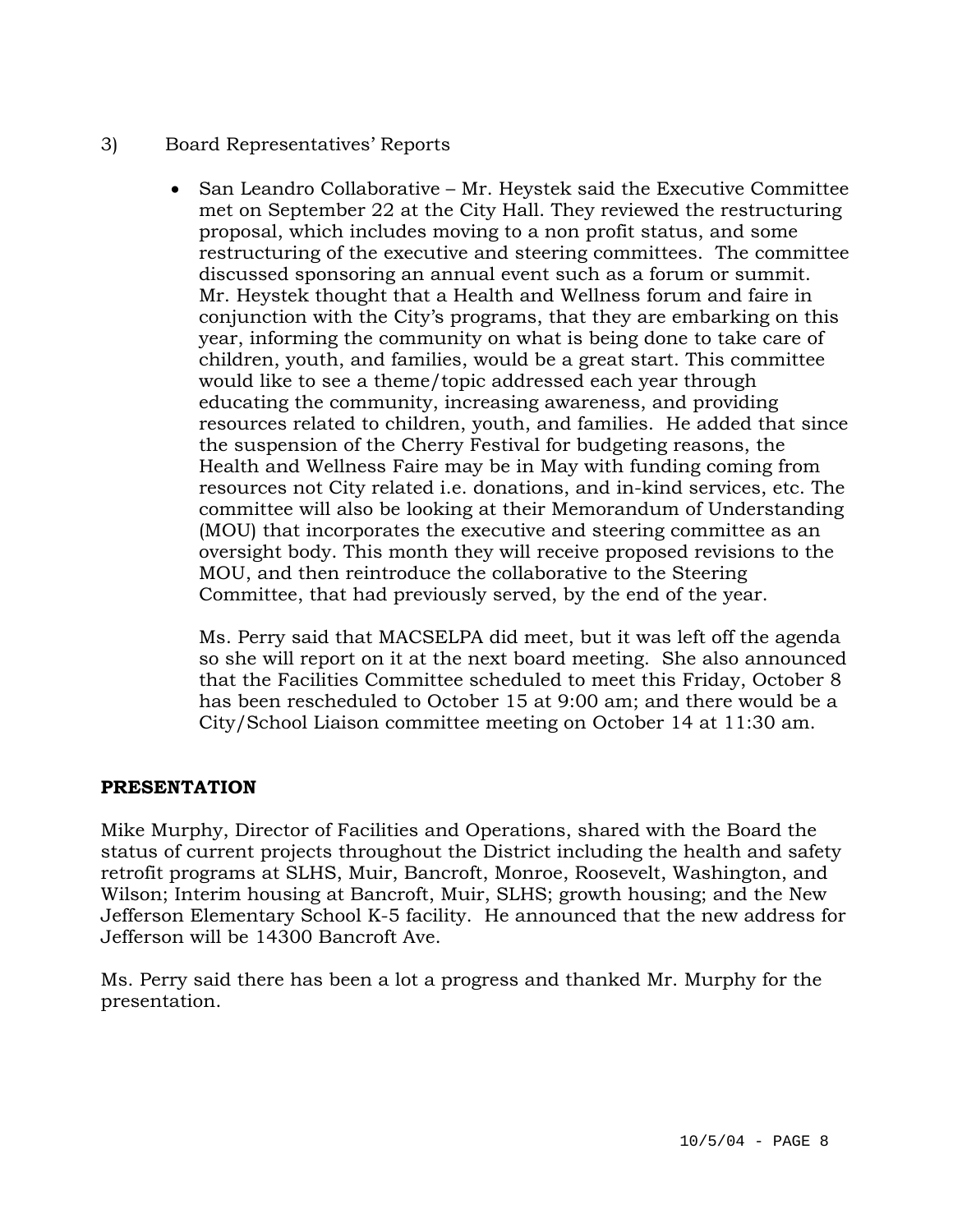## **CONSENT ITEMS**

Mr. Richards asked to pull Consent item #1.1-C for clerical corrections and Consent item #4.3-C for clarification from Mr. Glaster.

## Human Resources

| $2.1-C$ | Acceptance of Personnel Report |
|---------|--------------------------------|
|         |                                |

### Educational Services

- 3.1-C Acceptance of Donations
- 3.2-C Non-Public School Contracts
- 3.3-C San Leandro Adult Education Courses for 2004/2005
- 3.4-C Disposal of Materials McKinley Elementary School
- 3.5-C Out of State Field Trip for San Leandro High School's Wrestling Team
- 3.6-C Out of State Field Trip for San Leandro High School's DECA Students
- 3.7-C English Language Acquisition Program (ELAP) Application

On a motion made by Mrs. Cutter and seconded by Mr. Heystek, the Board approved the remaining consent items by a 7-0 vote.

### General Services

## 1.1-C Approval of Board Minutes – September 21, 2004

On a motion made by Mr. Heystek and seconded by Mr. Richards, the Board approved the minutes of the September 21, 2004 Board meeting as amended by a 7-0 vote.

### Business, Operations and Facilities

4.3-C Intra-Budget Transfers

In response to Mr. Richards request for clarification regarding two dollar amounts in the general fund being transferred from one account to the same account, Mr. Glaster explained that this is a transfer from one resource/department to another department.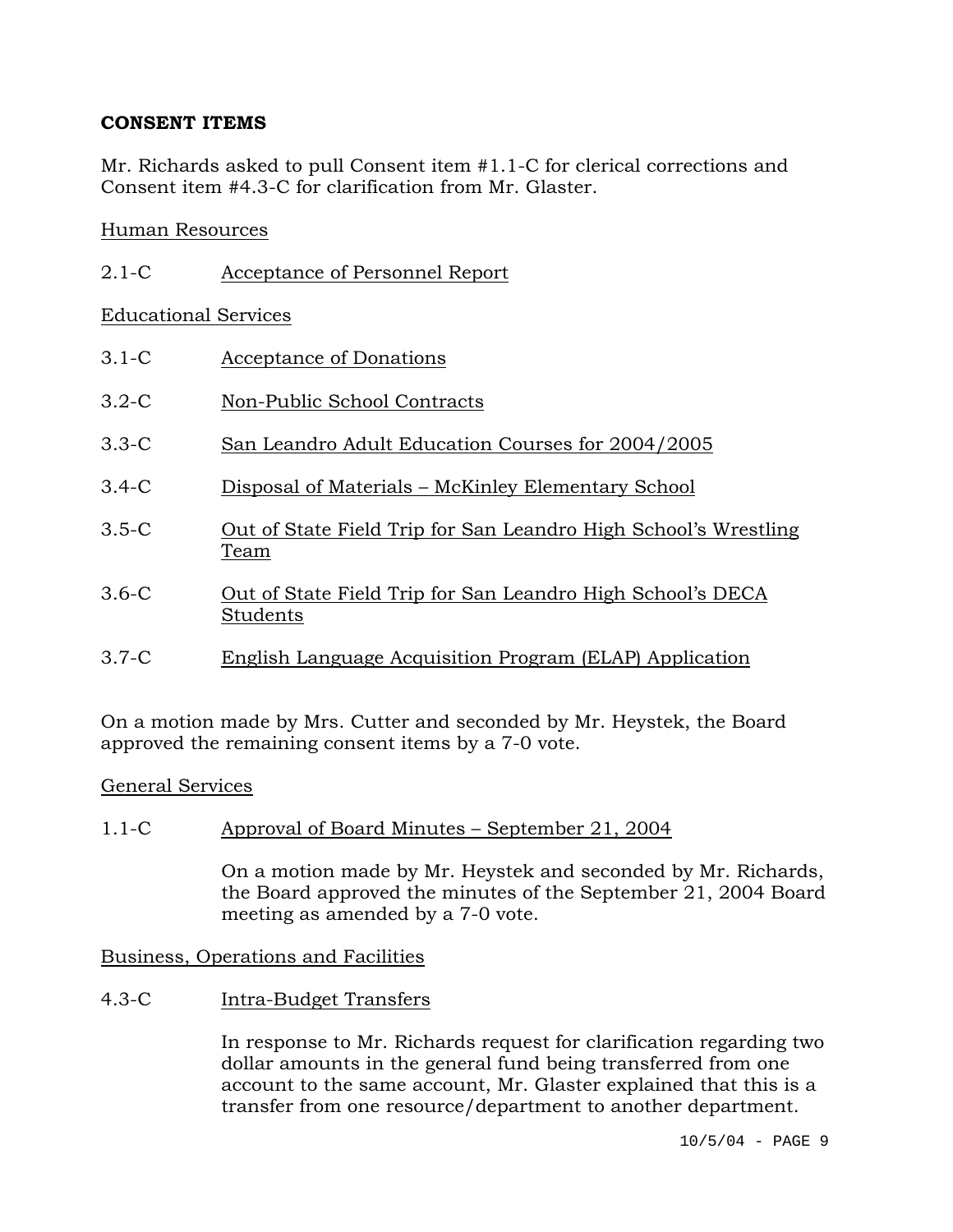Mr. Pon appreciated the explanation but added that a description of the transaction i.e. moving money from a restricted fund into a general fund to pay for certain items would be helpful. Instead of trying to determine what these budget account numbers are, the description would lead you through it and make it "user friendly".

On a motion by Mr. Richards and seconded by Mrs. Cutter, the Board approved the Intra-Budget Transfers for August 2004 as amended by a 7-0 vote.

### **ACTION ITEMS**

### Human Resources

2.1-A Teamsters Union Local No. 856/Alameda Trades Council Initial Proposal

## **PUBLIC COMMENT**

Billy Campbell said that he hoped that the Teamsters' initial proposal would be acceptable to the District, and added that after his discussion with Mr. Martinez tonight, he is withdrawing his objections to the earlier proposal. Ms. Perry thanked him and said she appreciated that.

On a motion made by Mrs. Cutter and seconded by Mr. Heystek, the Board acknowledged receipt of the Teamsters Union Local No. 856/Alameda Building Trades Council initial proposal to the San Leandro Unified School District by a 7-0 vote.

### 2.2-A San Leandro Unified School District's Initial Proposal

On a motion made by Mr. Thompson and seconded by Mr. Heystek, the Board acknowledged receipt of the San Leandro Unified School District's initial proposal to the Teamsters Union Local No. 856/Alameda Building Trades Council by 7-0 vote.

### Educational Services

3.1-A Recommendation from the Director of Student Support Services for Stipulated Expulsion

> On a motion made by Mr. Pon and seconded by Ms. Wilson, the Board approved the Director of Student Support Services' recommendation for stipulated expulsion for student EO1-04/05 by a 7-0 vote.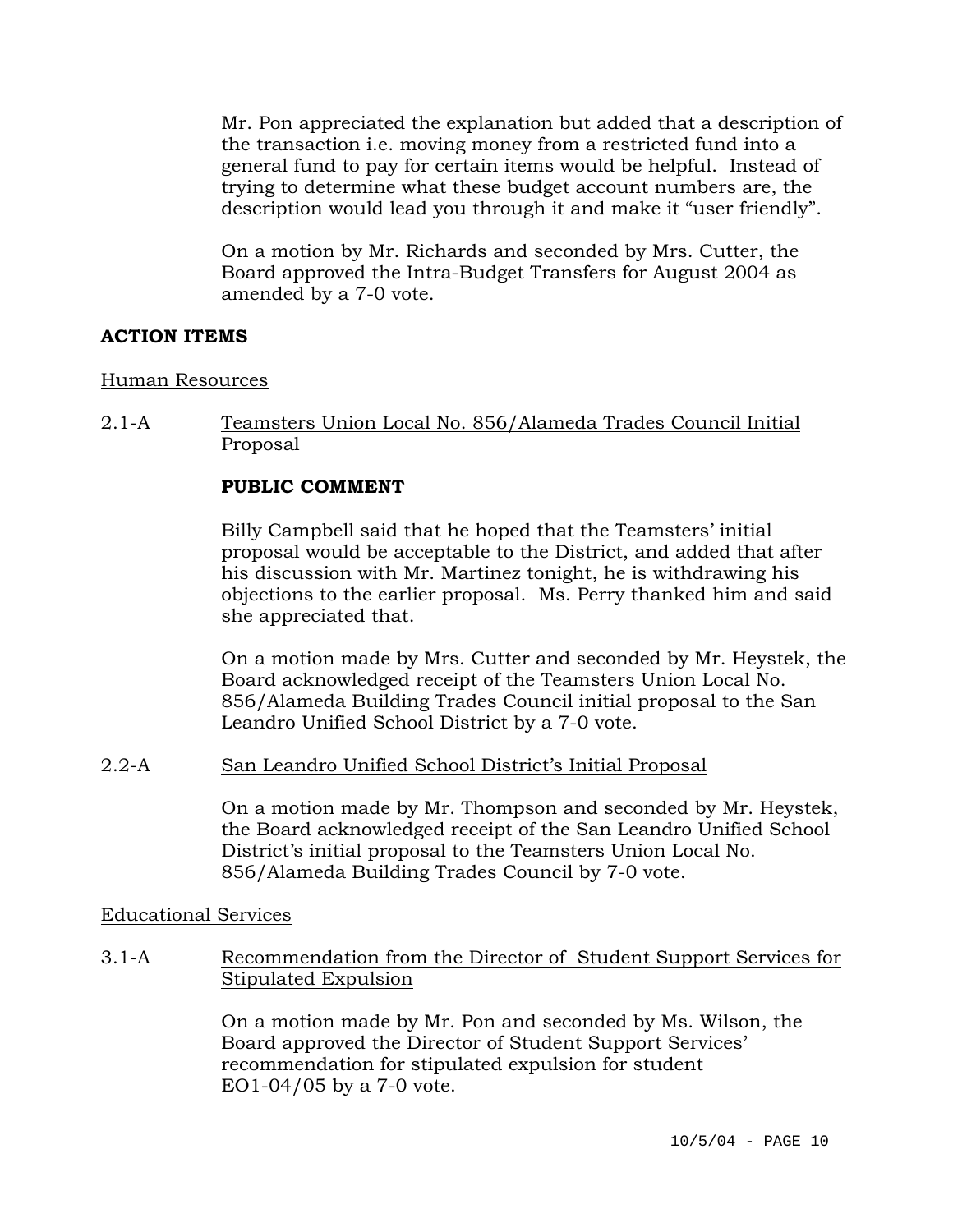### **CONFERENCE ITEMS**

#### Human Resources

#### 2.1-CF Adjustment of Custodial Allocation

The Board discussed and considered approving the adjustment of the custodial allocation as presented.

Ms. Perry explained that the custodial allocations were based upon the following enrollments: 300-425, 1.66 FTE; 426-500, 1.75 FTE; 501+, 2.00 FTE; and 800+, 3.35 FTE; which is increasing the minimum FTE assigned to an elementary school from 1.5 FTE to 1.66 FTE.

Superintendent Lim said that in their analysis of 1.5 FTE, they found that with the day custodian at 1.0, and the night custodian arriving at 2:00 p.m. and leaving at 5:30 p.m. there was not enough time to cover the number of classes at Washington and Madison so staff was recommending an increase of a .16 at each school, however a reduction of a .16 at the District Office would be shifted to Madison with a net result of a general fund cost of \$5,590.

Mr. Heystek had a question regarding the principle and procedures regarding these matters. Ms. Lim said that this would not have to come to the Board if it was a matter of shifting within the allocation, however because this is a net increase of .16 FTE, it needs Board approval.

Regarding general custodial services, Mr. Pon asked if the District would also be reviewing the custodial service needs at the middle schools and high school as well, since "cleanliness in schools" was a District goal this year. He would also like to get a report periodically on the progress and whether additional services were needed. It was the consensus to have the Superintendent report back to the Board. Mrs. Cutter said that by allocating services to each site, based on numbers, we lose site of the fact that employees will continue to work on their own time to finish the job. We need to look at the whole picture; even though it looks good number wise, fairness wise, and equity wise, she would like to see the District not frustrate employees who are trying to finish the job and be told that they have to leave. The District needs to be consciously aware, and Mrs. Cutter commended the Cabinet for recognizing that.

At Ms. Perry request, it was the consensus of the Board to receive a report back on night meetings, if facilities usage is for our needs, and if it is a rental situation, are we covering those costs for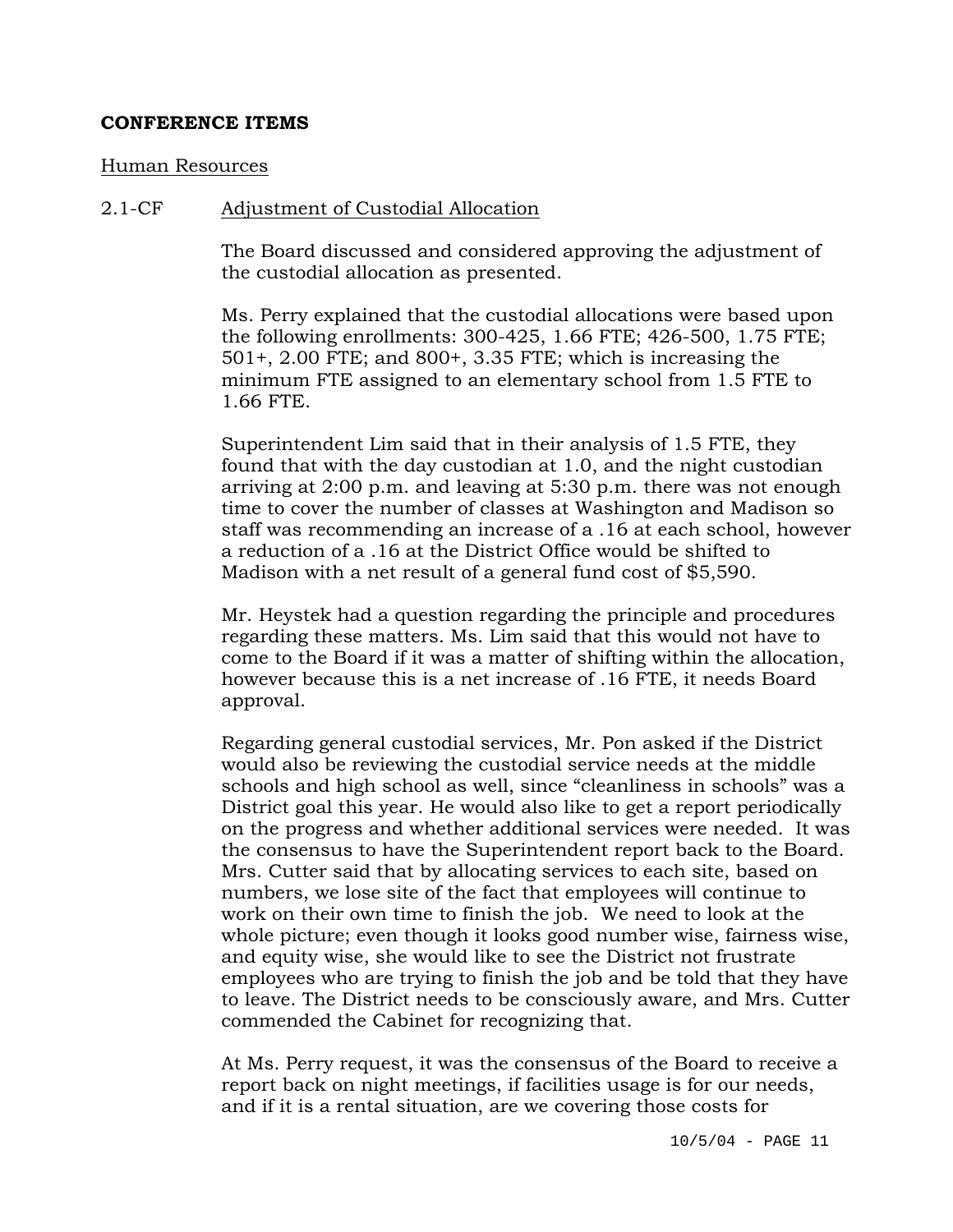additional hours for staff in those situations.

Mr. Heystek said he felt that the motion should read "the Board will discuss and consider approving the addition of a .16 FTE for custodial services."

Based on the recommendation of Cabinet of what our allocation is, and on a motion by Mrs. Cutter and seconded by Mr. Thompson, the Board approved the addition of a .16 FTE to Washington Elementary at a cost of \$5,590 by a 7-0 vote.

### Business, Operations and Facilities

### 4.1-CF Employee Paid Benefits – Pre-Paid Legal

The Board discussed and considered approving the administration to select a reputable vendor to provide Pre-Paid Legal Services to District employees.

Mr. Glaster said that this was presented and reviewed by the Finance Committee and that the District is committed to bringing forth various employee benefit options that can be chosen under the IRS Section 125 Plan and at no cost to the general fund. By offering a group plan, rates are significantly lower than what employees can purchase as individuals.

At the request of Mr. Richards, Mr. Glaster said that the service provides inexpensive legal options such as phone consultations regarding traffic tickets, legal services, damage recovery, wills, IRS audit, trial defense services, and steps to follow in small claims court. This plan is geared for employees with small needs at a cost of approximately \$10 a month.

Mr. Pon wanted to know how this came about. Mr. Glaster said that for the last two years the District has been talking to the benefit people about the fact that we do not provide this service. There have been several vendors who have approached the District and this is an employee generated benefit with no minimum number needed to sign up.

Mr. Thompson added that this in line with our interest as a Board in supporting a plethora or "cafeteria type" approach to benefits. He said that this was also in response to the employees' interest, which increases the District's ability to provide for needs of the staff.

On a motion by Mr. Thompson and seconded by Mr. Richards, the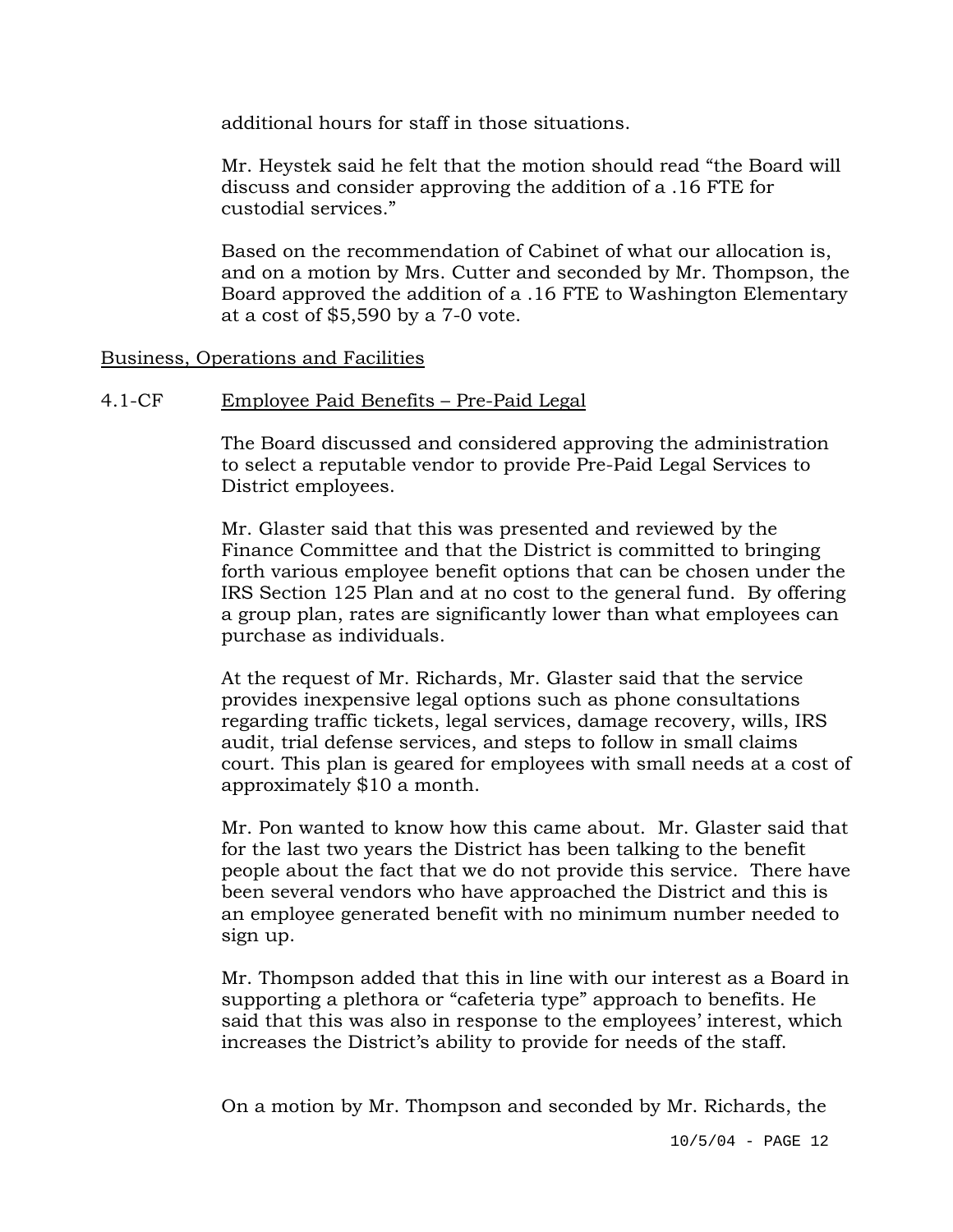Board approved to allow administration to select a reputable vendor to provide Pre-Paid legal services to employees of the District by a 7-0 vote.

### 4.2-CF Employee Paid Benefits – 457 Tax Shelter Annuity (TSA) Plan

The Board discussed and considered approving Tax Deferred Services as the plan administrator for the 457 Tax Shelter Annuity (TSA) Plan.

On a motion made by Mrs. Cutter and seconded by Ms. Wilson, the Board approved Tax Deferred Services as the plan administrator for the 457 Tax Shelter Annuity (TSA) Plan by a 7-0 vote.

### **INFORMATION ITEMS**

### General Services

### 1.1-I Inter-District Attendance Permits

Mr. Heystek thanked staff for the information.

The Board received for information the revised AR 5117.1, Inter-District Attendance Permits as presented.

### Business, Operations and Facilities

### 4.1-I 2005 Health Benefit Initial Renewal Rates for San Leandro Unified School District

Assistant Superintendent for Business Services, Leon Glaster, provided information regarding the 2005 health benefit initial renewal rates for District employees.

Mr. Glaster said that staff is currently looking at potential health rate increases. He met with the District's Health Benefits Committee and the health plan administrator to discuss some different options and asked the plan administrator to get bids from other providers and repackage the health benefit options which would give employees lower monthly cost options. Staff will keep the Board updated.

Ms. Perry said that the Board appreciated staff looking into this as rate increases are effecting everyone.

### **ADDITIONAL SUGGESTIONS AND COMMENTS FROM BOARD MEMBERS**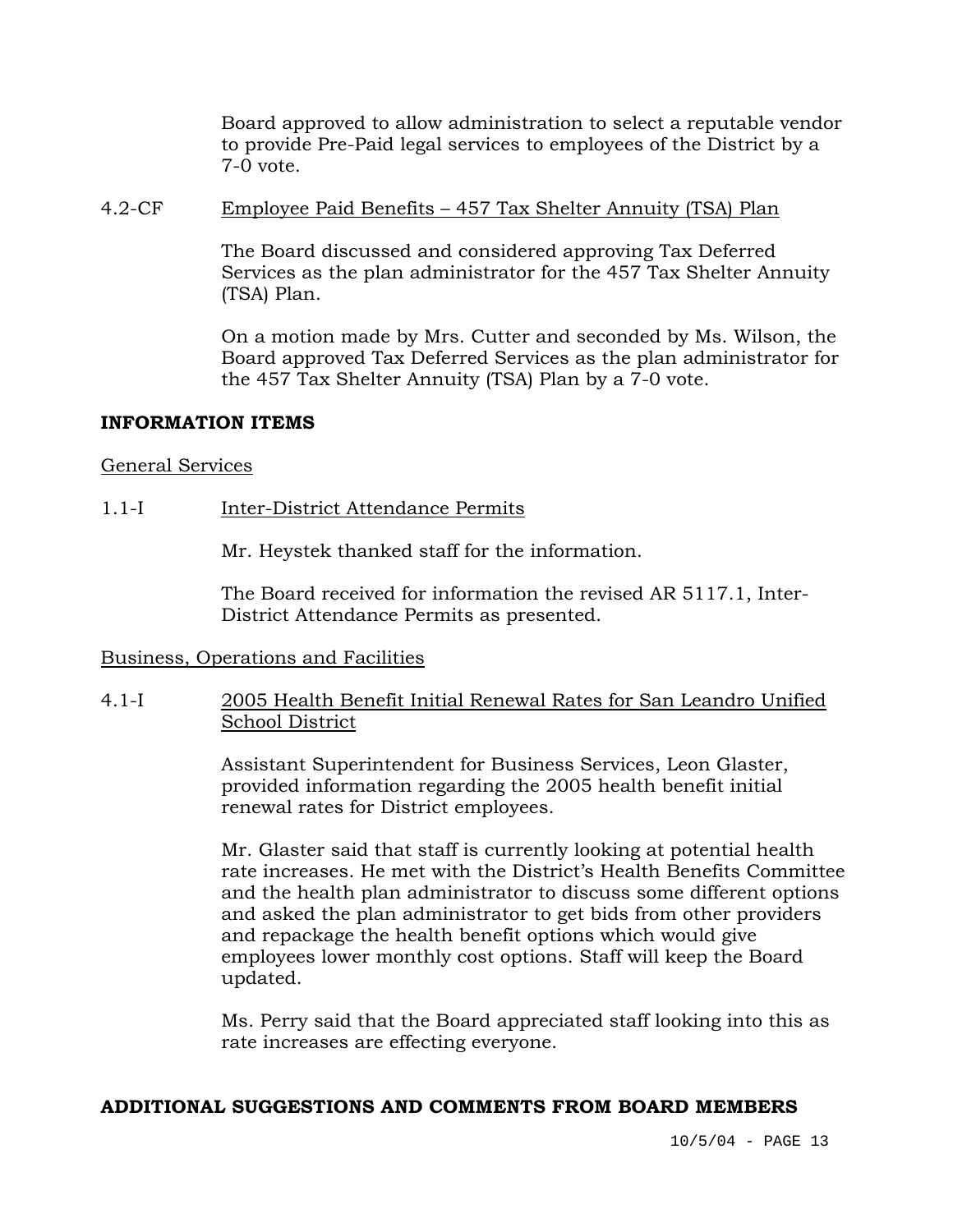Mr. Pon shared that it was brought to his attention that there was still some printing equipment stored outside at the high school that was purchased from a Carl Perkins grant. He asked if there were any plans to move that equipment.

Mr. Glaster said that San Lorenzo Unified has a program where they may be able to utilize that equipment and the District is currently negotiating with them for a possible trade or purchase.

Mr. Pon said that his son and a friend, who graduated about five years ago, attended the Back-to-School night at the high school and they thought it look fantastic. Mr. Pon said he was very impressed with the resurfacing of the tennis courts, and the parking lot.

Mrs. Cutter shared how exciting it is to see students, including her son, at the high school getting enthused about classes and their teachers. She also acknowledged the progress of the Block Schedule and counseling.

Mr. Thompson reminded everyone that he would not be running for re-election, and that Mr. Ray Davis would be filling his seat on the Board. Part of this transition is that he has sold his home and he will be moving to another part of San Leandro, 14868 Wake Ave. He does not anticipate the move to be until the middle of November; however he will keep the Board informed on when that transition will happen.

Ms. Perry said that all the Back-to-School nights were well attended and the high school's was amazing. She reported that on Saturday, Trustee Pon and she, along with Vice-Mayor O.B. Badger, met with the San Jose Street residents regarding the Bancroft field. There were twenty-one in attendance and they unanimously agreed to accept Option D as the preferred option. After the meeting they toured the back yards and the actual Bancroft field area. Suggestions and concerns raised from the meeting included:

- Desire for some security lighting along with creek, however those on the Estudillo side would not like any additional lighting because they receive that from the building;
- Keeping the existing fence, which is approximately 15 ft high, but those with an 8 ft. fence should be surveyed to see if they want to add an additional 7 ft;
- Fine rocks and asphalt chunks being tossed in their backyards; Ms. Perry shared those rocks and asphalt chunks with the Superintendent, and suggested working with the Director of Facilities and Operations to have them removed;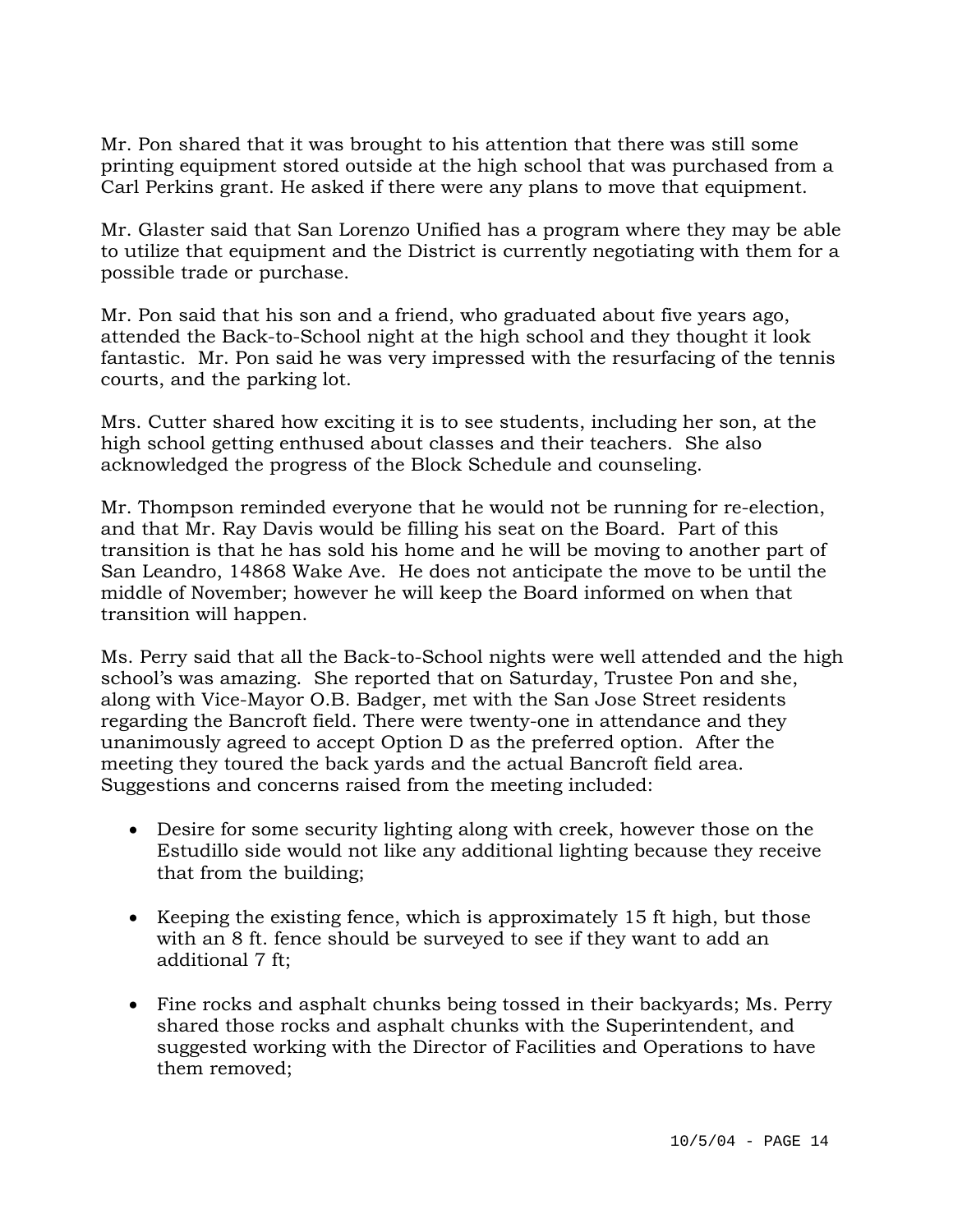- What bathrooms were to be used, the times they would be opened, and if they were locked who would have access to keys, etc.;
- What language would be going into the Memorandum of Understanding (MOU); Mrs. Perry said that she promised that, when it became available, a copy of the draft would be forwarded to them;
- Weekend usage, supervision during non-school hours; posting signs on hours and rules, litter, prohibition of PA systems and amplified music in permits, parking, and a contact person.

Mr. Pon stressed that the contact for the neighborhood needed to be a District staff member. He added that there were two bathrooms (which are not currently in use) with outside doors facing the fields. He asked if those were going to be the designated bathrooms, was there was a way to situate them so that the bathrooms would not attract loitering and possible odors.

Mrs. Cutter was under the impression that those bathrooms were currently being used, so she asked for clarification.

Ms. Perry said that she attended the Wal-Mart reopening. Checks in the amount of \$500 were presented to Madison, Monroe, and Wilson Elementary Schools. Trustee Pon and Superintendent Lim were also in attendance. She hopes that that partnership expands to some of our other schools.

Ms. Perry also reminded the Board that Dale Lew would be honored as our "Teacher of the Year" at Chabot College, October 6; reception at 6:00 pm, program at 7:00 pm.